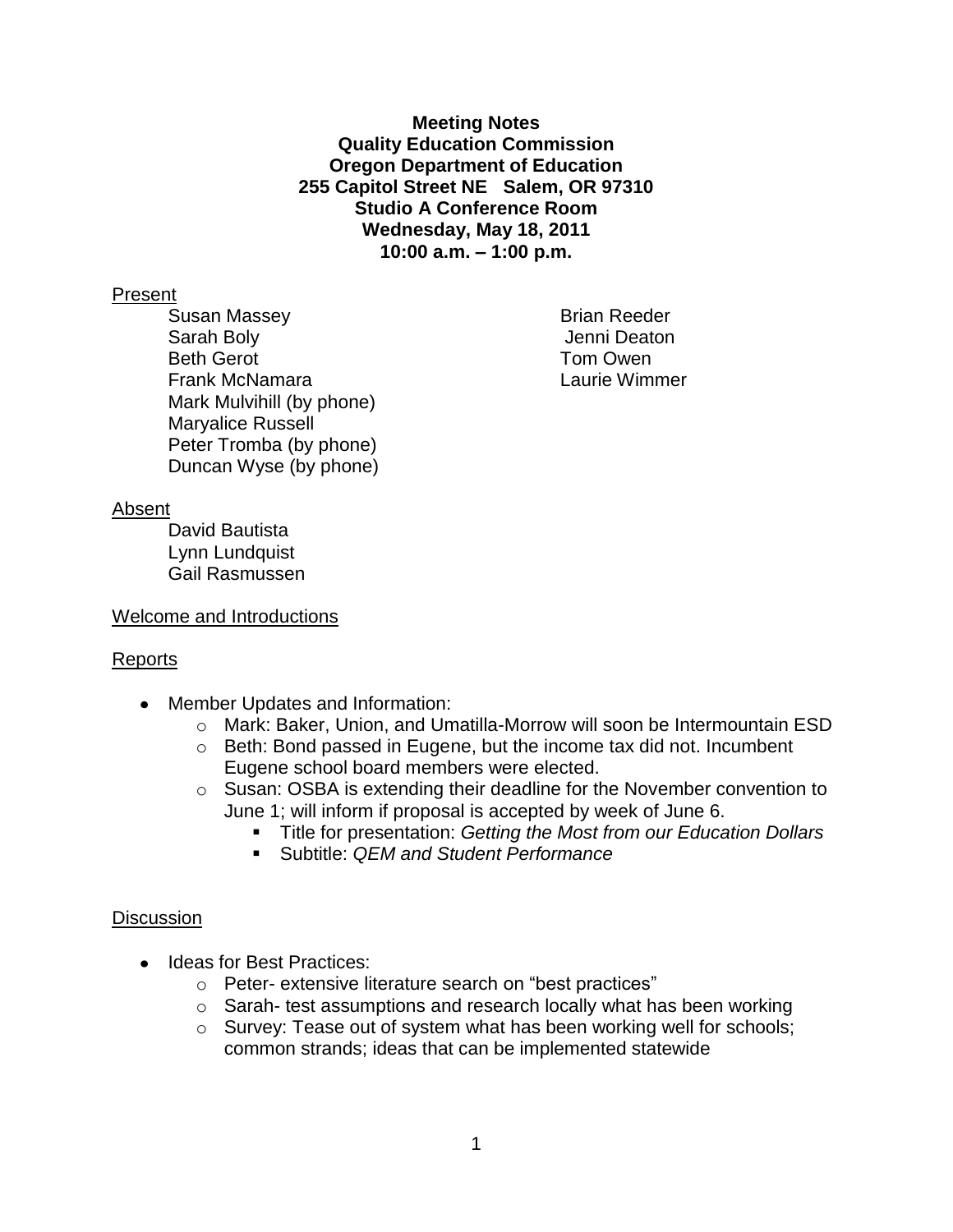- o Best Practices Analysis Method:
	- 1. Determine list of best practices for possible inclusion in QEM report
	- 2. Conduct a survey of school staff, stakeholders, school board members, and community that are showing higher than expected student achievement (survey Celebrating Student Success schools for their progress in closing the achievement gap)
	- 3. Identify the practices that significantly correlate with variations in student achievement (survey top % schools for student achievement, middle, and bottom %) \*Which proposed best practices are being used on the ground?
	- 4. Follow-up with interviews of school staff who have experience implementing best practices (so report has more than just numbers)
	- 5. Cost out key practices (some will be easier to project out than others)
- o Jon Bridges has offered to help with survey questions, SurveyMonkey, etc. as needed.
- o Brian and Frank both reiterated the importance of the interviews, as they add depth and understanding to the report and provide fascinating information that surveys cannot glean.
- $\circ$  Frank mentioned the difficulty with common definitions, as one district can refer to a topic in a completely different way than another district. Ideas can be interpreted and implemented in many different directions.
- o Peter clarified that the survey questions will be based on the specifics of the practice instead of jargon to avoid confusion with definitions.
- $\circ$  Reporting on his literature research, Peter shared that the term "best practice" is so commonly used at the microscopic level, as well as the big picture level, that it loses significance. It is a very difficult idea to put an established and concrete definition on.
	- More can be found in looking at sites/specifics than just the literature itself.
	- Structures necessary for successful best practice implementation:
		- $\triangleright$  Time: Practice moves through time and improves/changes/sustains learning
		- $\triangleright$  Place: How rooted the practice is in a specific context, and how it must be adapted to benefit particular schools, communities, and students.
- o Brian mentioned that *Scaling Up* focuses on the idea of investigating implementation once promising practices are identified.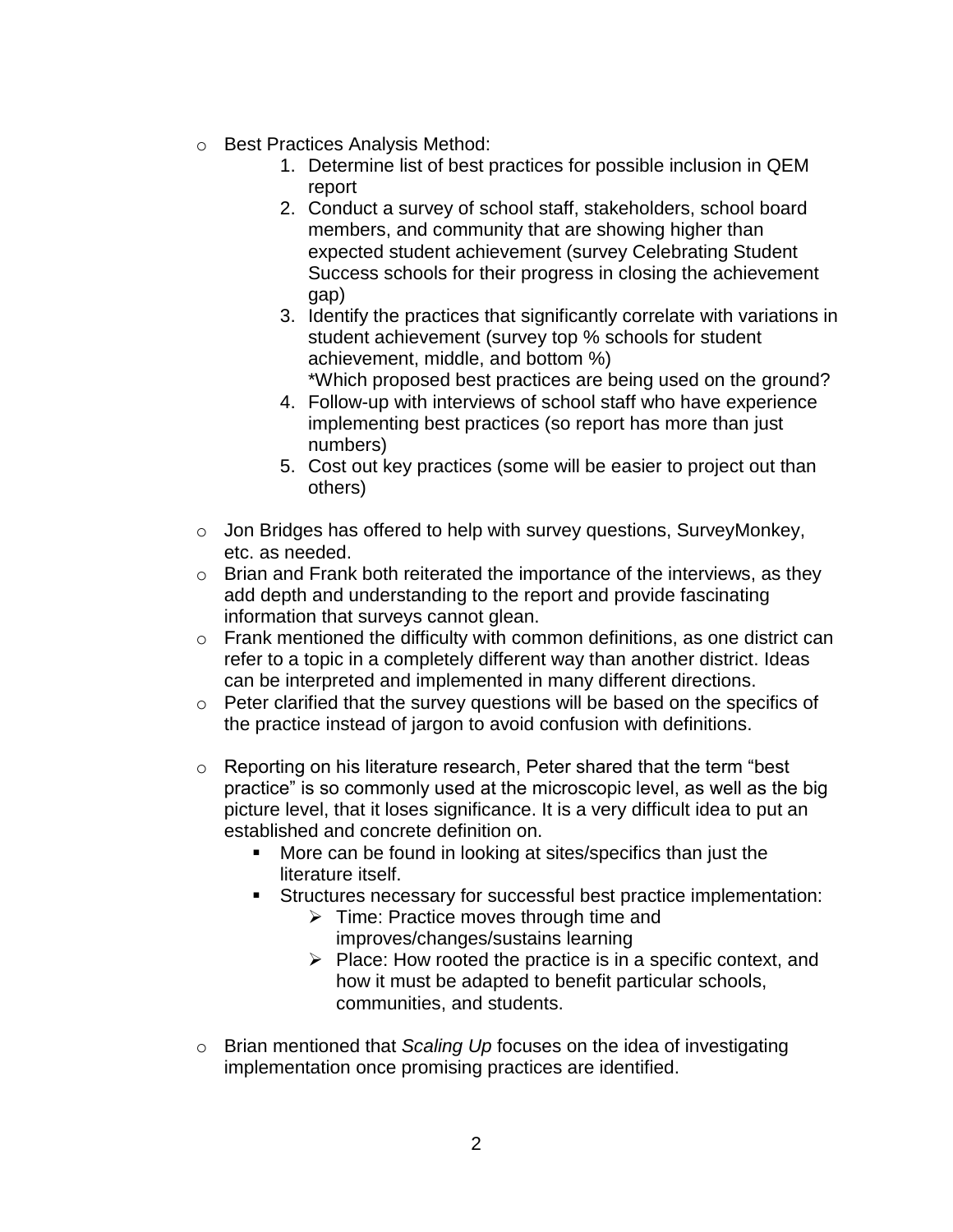- Brian will check into having a *Scaling Up* contact come to a meeting or meet with Peter and Sarah
- $\circ$  \*Getting too far in the weeds of an individual practice can distract from the importance of implementation
- o SurveyMonkey should be a quick way to harvest elements of a continuous improvement cycle from the field
- o Mark brought up the importance of leadership capacity in effectively implementing best practices
- o What's missing when a best practice cannot be duplicated?
	- Pull out ideas that can be duplicated, and emphasize the need for teamwork and collaborative school leadership
- o Key concept: What is different about successful schools' programs? What are the differentiating "nuts and bolts" that other schools can take and implement into their own programs?
- o The outcomes should be tangible practices that schools can have conversations around
- o Duncan: Reminder of the QEC charge; in the end, we need to have costs to present to policymakers
	- **Example: How much does it cost to have a quality professional** learning community?
	- **Practices will change and improve constantly over time so they are** challenging to frame, understand, and relay
- o Question for teachers: How much time is provided to engage in dialog?
- o Frank and Maryalice both summarized that this plan will work backwards to identify the specific practices; enter in on the back end to find what the front end should look like:
	- Survey schools that have better than average results
	- **Interview schools to find out what's different about them (schools** with both better and worse than expected results)
	- Extract ideas- ideas may be more about environment/ implementation than a specific program
	- Be aware that concepts such as "continuous improvement cycle" may differ in definition from site to site
	- How much does it cost? (how much high performing schools need)
- o Next steps:
	- $\blacksquare$  Identify who to survey
	- **Draft questions for survey**
	- Select area for specific investigation? (math, technology, etc)
	- Ask Tony Alpert to come to next meeting?
- Review of Model Parameters (Brian Reeder):
	- o The current set-up of categories in prototype schools are not closely aligned with data collection; translating data to model can be tricky